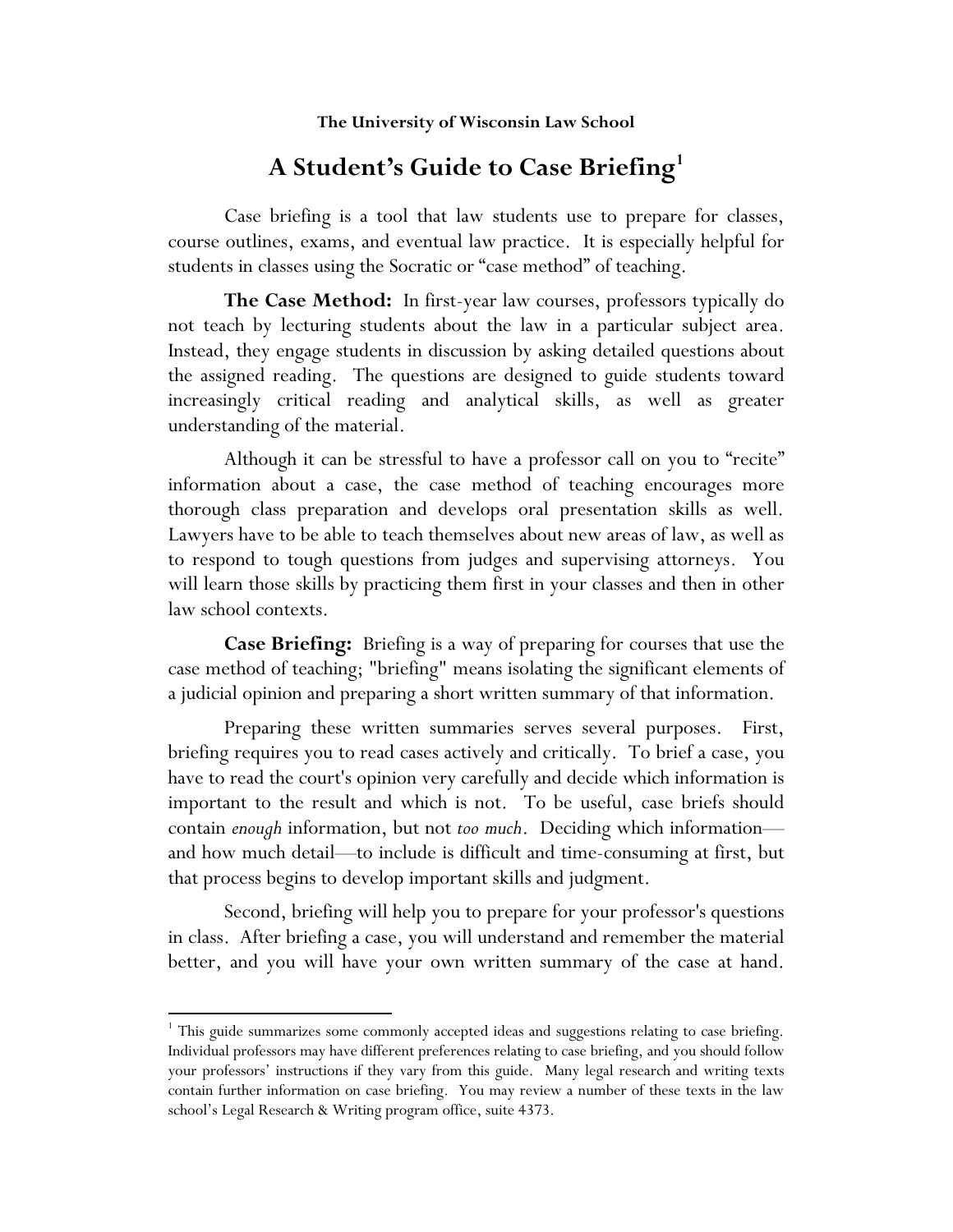Although you shouldn't read from your case brief to answer a professor's question, having the brief available can provide a quick reference if necessary.

Your professor's questions will probe your understanding of the case in itself and also may explore what potential significance the case will have as guidance for future courts. Under the doctrine of *stare decisis*, courts rely on previous decisions to decide new cases. An important part of a lawyer's job is to predict how a court will use previous cases to decide new ones, and a key aspect of case analysis and briefing is to predict when a case will supply the rule for future disputes. This will depend on whether the new case is similar to the previous one in ways that were important to the outcome.

Third, case briefs serve as the raw material for compiling a course outline, which, in turn, is an important step in preparing for a law school exam. Case analysis requires that you be able to: (1) understand the internal workings of a case, (2) compare a case to a new situation with similar facts to decide whether the previous case will supply the rule for the new case, (3) synthesize multiple cases to derive a unified, coherent, and potentially complex set of rules in an area of law, and (4) apply the synthesized rules to new facts to predict an outcome. Although case briefing mainly focuses on step (1), it is the starting point for the other analytical steps as well.

Case briefs thus serve as an important learning tool. Your professors will expect you to brief cases to prepare for class, but generally they will not require that you turn in those briefs.

**The Sections of a Case Brief:** Although there is some variation in how students (and lawyers) prepare case briefs, the following sections are typical. These sections relate to each other, and you should evaluate those connections after you identify information for the separate sections.

**Case Citation:** A citation is a short reference to a legal source. You will learn proper citation format later in the year, but for case briefing, you should include the following: (1) the name of the case (typically the last names of the opposing parties, e.g., *Smith v. Jones*), (2) basic publication information, including the case reporter volume, the reporter abbreviation, and the first page number of the opinion (e.g., 889 N.E.2d 141), (3) the court that decided the case (e.g., Ohio App.), and (4) the year of the decision. You don't have to memorize the citation of a case, but it is a good habit to write down citations for easy reference to your sources.

The citation itself can give you some initial information about the context of the case. For example, the court's name usually will tell you whether it is a federal or state court. The official name of a federal court will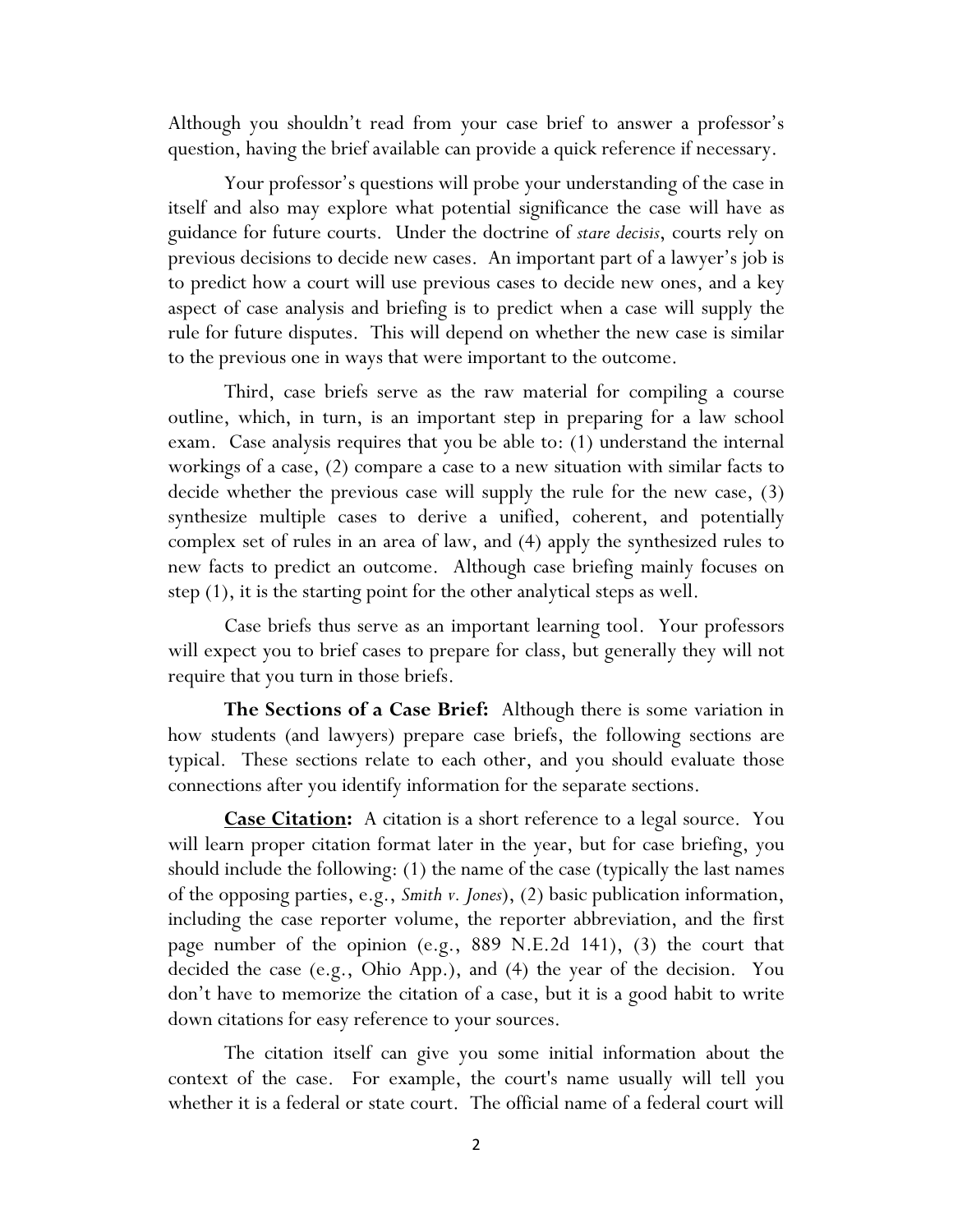start with "United States." The court's name can also tell you its position in the legal system. To find the court's level (e.g., trial, intermediate appeals, or high court), you can check Table T-1 of *The Bluebook, A Uniform System of Citation* for a quick overview of the federal and state court systems.

**Procedural History**: Include who sued whom, asserting what legal claim or theory. Note the significant procedural events in the lower court(s), and give the result of the lawsuit and any appeals.

**Facts:** Focus on the key facts that actually affected the outcome of the case. Decide which facts the court seemed to emphasize or rely upon in reaching its decision. These could include, for example, events in the case, characteristics of the parties, or even procedural aspects of the dispute. It is usually easier to identify which facts are important after you have read the entire opinion, rather than as you go along.

If a fact was important to the result, that fact will be important in future cases as well. Thus, isolating the key facts will help you judge the reach of the decision for future cases. If certain facts trigger certain legal rules or consequences, then the presence of those facts in future cases should help you predict how the new court will rule. Additionally, for law school exams that consist of hypothetical fact situations, you must know which facts implicate the different rules you learned during the semester.

Be specific enough in summarizing the key facts to remind yourself later of the case details, but don't put so much minutiae in your case brief that you lose perspective of what was important. Courts often include extraneous details that help place the dispute in a larger context or that may otherwise be interesting or unusual, but not all those facts will be important to the decision.

**Issue:** Identify the specific legal question that was before the court. Because most published opinions are appellate court decisions, the issue will address an error in the lower court's decision.

Usually, the court will identify the issue it is considering. Be careful, however, to test the court's version of the issue against the rest of the opinion. It may be more helpful for your purposes to frame the issue more narrowly, broadly, or specifically than the court articulated it. If the court addressed more than one issue, brief each separately.

Your issue should strike a balance between being overly general and overly specific. Some writers suggest that the issue is basically the holding in